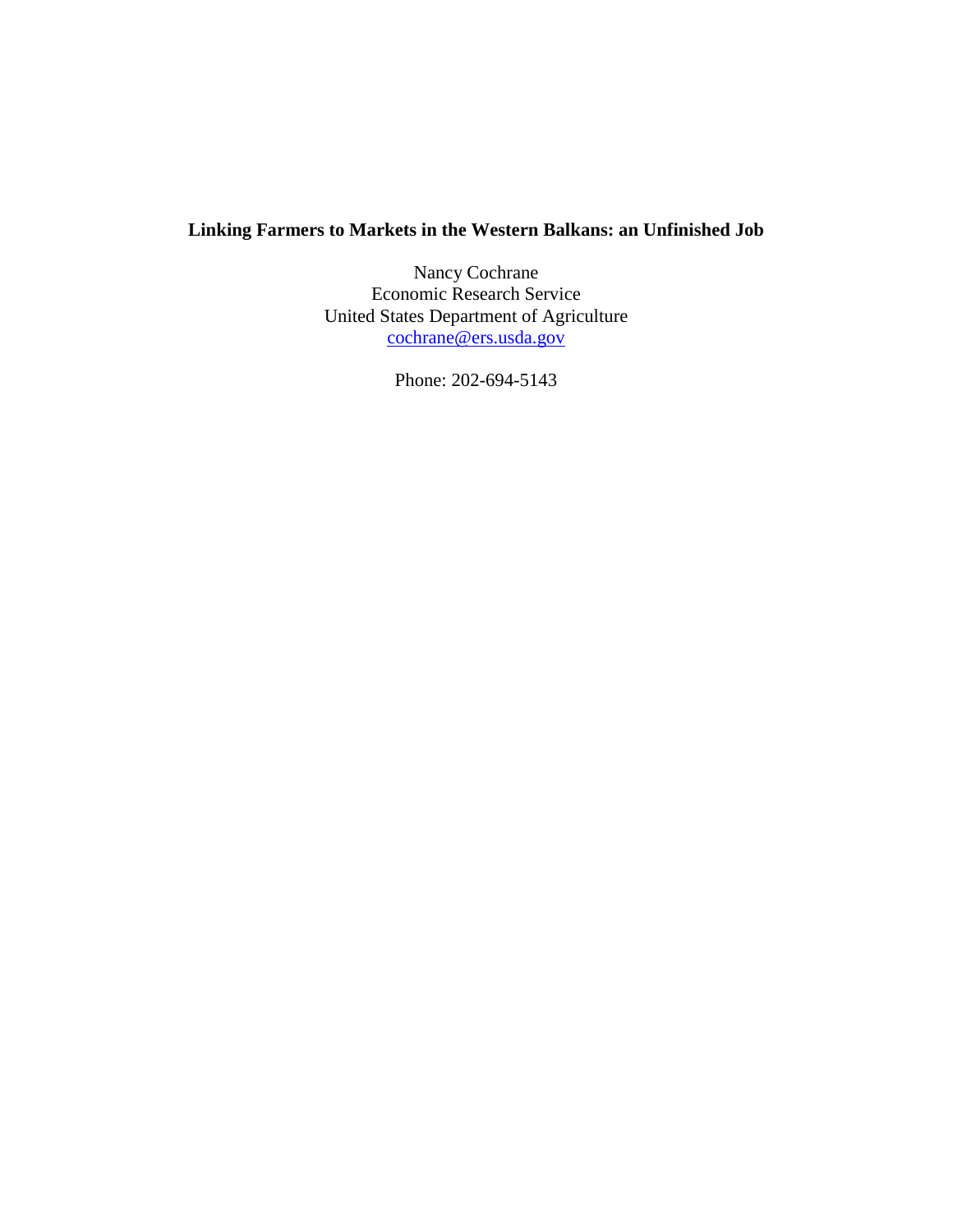## **Linking Farmers to Markets in the Western Balkans: an Unfinished Job**

Since the break-up of the former Yugoslavia, the agricultural and food sectors of the new countries of the Balkans have taken widely divergent paths towards development. Only Serbia has emerged as a net agricultural exporter, and Serbia has been most successful in promoting a recovery of export markets lost during the 1990s. The other countries, particularly Montenegro, Macedonia, and Bosnia and Hercegovina (BiH) have become increasing import dependent. This is not surprising—during the period of Communist Yugoslavia, these republics were primarily industrial and did not have well developed agricultural sectors. But these three countries have been devoting huge efforts towards promoting exports and becoming less import dependent. Results have only been modest so far, and it is worth asking just what is the agricultural potential of these countries, and how can this potential become closer to realization.

**The problem**. Primary producers throughout much of the Western Balkans continue to be isolated from the markets. Since the late 1990s, there has been considerable growth in food processing output throughout the Western Balkans. But this has not been matched by growth in primary production. Meat and dairy processors frequently complain that they are operating under capacity because they cannot procure sufficient quantities of high quality raw materials. Primary agriculture, throughout the region, even in much of Serbia, continues to be characterized by small-scale, fragmented farm structure; many producers continue to produce mainly for self consumption, and those that try to market their products continue to face barriers.

Both the country governments and the international community are well aware of this problem. Governments have responded with a wide array of subsidies, import barriers and other policies to try to stimulate production. The international community has come forward with generously funded projects aimed at linking agriculture to markets, building value chains, promoting exports, and similar goals. But government policies have been ad hoc and untargeted. International projects have had positive results on the firm level. However, the beneficiaries of these projects have tended to be small processing firms rather than producers of primary products. And the beneficiaries continue confront a number of barriers as they seek to expand their markets. Some of these barriers are institutional; but another constraint for many is difficulty in acquiring raw materials.

For example, a Macedonian pork plant has invested in its own pig farm rather than try to buy hogs from local producers. The managers insist this is the only way they can ensure consistent supplies of the requisite quality. The small producers either slaughter on farm or sell to smaller slaughterhouses. For the same reasons, the major Montenegrin slaughterhouses prefer to import live cattle from Serbia rather than buy from local producers. Dairy plants in the region do buy from local producers but complain that they are working under capacity because they cannot procure adequate supplies of raw milk.

**Obejctive**. The paper will focus on the meat and dairy sectors of Serbia, BiH, Macedonia and Montenegro. The objective will be identify the most serious obstacles and outline some initiatives that could help overcome the obstacles. At the same time, we want to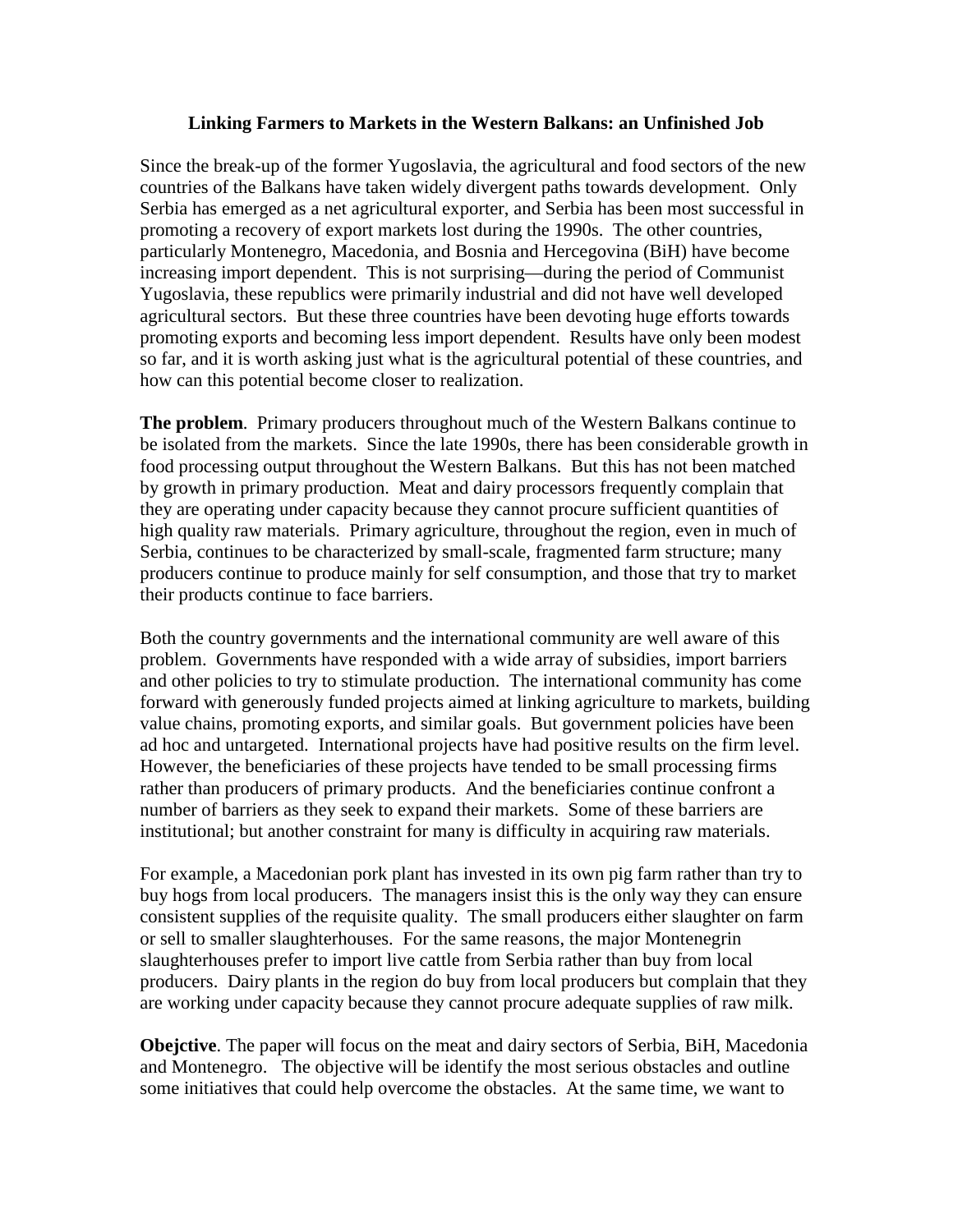emphasize that before any measures should be introduced, it is essential to do some careful analysis in order to determine just where these countries' comparative advantage lies. It may be the case that Montenegro should not try to promote beef cattle, concentrating instead on dairy production. Perhaps fruit or vegetable production has more potential than livestock. With better analysis, domestic and international support can be targeted to the sectors with the best potential.

**Procedures**. Conclusions in this paper are based on the author's experience implementing technical assistance in the region. The goal of the project was to build the capacity of government institutions and affiliated research institutes to analyze the supply and demand situation on important commodity markets. The paper draws from the studies completed by counterparts under these projects. It also synthesizes the results of numerous interviews with Government officials, farmers, and managers of processing plants.

**Results**. The paper presents the most serious obstacles that prevent integration of the region's livestock producers into the market. Some of these obstacles are:

*Fragmented farm structure*. Most cattle farmers have only 2 to 3 cows. A large farm is considered to be 20 cows. This situation greatly increases the transactions costs of purchasing raw materials.

*Weak land markets*. Most land was privately owned throughout the Communist period, and today over 90 percent is in private hands. But land markets are undeveloped. The ownership status of the former socialized farms remains unresolved in many cases, and private owners often lack proper documentation of ownership. The result is that farmers who wish to grow larger are often blocked by the inability to buy additional land.

*Poor infrastructure*. Many roads, particularly in mountainous areas are still in very poor condition. Wholesale markets are undeveloped; they tend to be large parking lots and lack any cold storage facilities.

*Lack of market information*. While the agricultural ministries of Serbia and Montenegro publish weekly reports of prices from agricultural markets, Macedonia and Bosnia so far do not have market information systems. The lack of such information makes it more difficult for buyers and sellers to find each other.

*Lack of quality and food safety standards*. There is no uniform system of quality standards in the region. Slaughterhouses must implement the SEUROP grading system in order to be licensed for export to the EU, and a number of plants throughout the region have implemented this system. But producers remain largely unaware of it. Slaughterhouse buyers pay producers cash on a liveweight basis, basing their payment on a visual inspection of quality of the live animal. But because producers don't understand the grading process that takes place within the plant, there is a considerable lack of trust in the procurement system on the part of producers.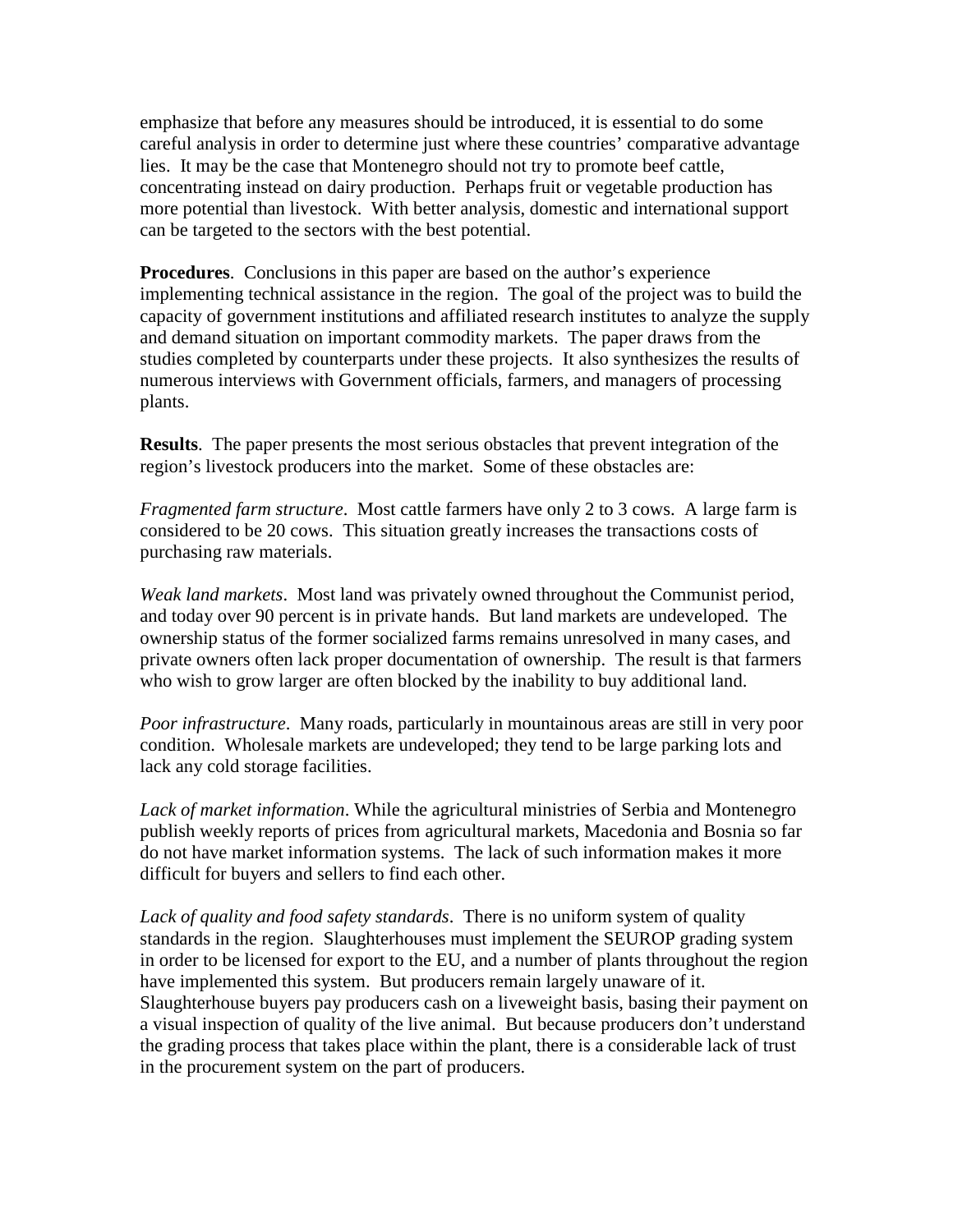*Weak tradition of farm associations and cooperatives*. This is a well-known problem among experts working in the region. It is almost a cliché to point out that farmers have little trust in the idea of cooperatives because of their communist past. There have been numerous international projects seeking to support the creation of true cooperatives, based on the premise that this is the only way for small producers to gain any market power. Most of these projects have not been successful. As soon as international donors withdraw their financial support, the cooperatives tend to collapse.

*Need for farmer training*. There is a critical role for agricultural extension in explaining the requirements of the markets to the farmers and helping them meet those requirements. While each of the countries in question has an extension service, these tend to be underfunded and unable to provide the needed services. Many of the extension staff continue to focus primarily on technical advice and do not offer adequate training in farm management or marketing. In some of the countries, the extension staff is also responsible for distributing government subsidies and do not have time to devote to farmer training.

*Inadequate collection and reporting of basic agricultural statistics*. There is an urgent need throughout the region to upgrade the central statistical offices. Bosnian officials complain that they have no clear idea just how much agricultural land is being cultivated. The Montenegrin statistical office provides no information on raspberry production, a sector the Ministry is actively trying to promote.

*Haphazard, ad hoc policymaking.* Ministries are seeking to boost production through a complex array of subsidies, price supports, and border measures. These are introduced to response to pressure from producer groups and are often based on inadequate or wrong information. The Montenegrin Ministry is trying to subsidize beef cattle production in order to reduce imports from Serbia. The Ministry is currently under pressure to subsidize feed production, even though all raw materials must be imported, and it seems unlikely that domestic feed production will ever be profitable. No analysis has been done to evaluate the effectiveness of this support.

The key to all these issues is more investment in some of the most basic market institutions—better farmer training, better statistics and market information, resolving ownership issues and freeing up land sales. Better analysis is needed to identify the comparative advantage of each country, and government support and international assistance needs to be targeted in a more coherent way to support those sectors.

**Conclusions**. In the end, for all the countries of the Western Balkans, the future lies in the EU. Macedonia and Croatia are now candidate countries; Serbia, Bosnia, and Montenegro soon will be. EU membership will bring needed investment to the region and will do much to boost farm income. But it will also bring more foreign competition and stricter quality standards. Many of the small slaughterhouses in Macedonia will likely close, and the small hog farmers will have to meet the requirements of the large buyers or cease producing for the market. A number of unique dairy products could be eliminated from the market if they don't meet the strict hygienic standards of the EU.